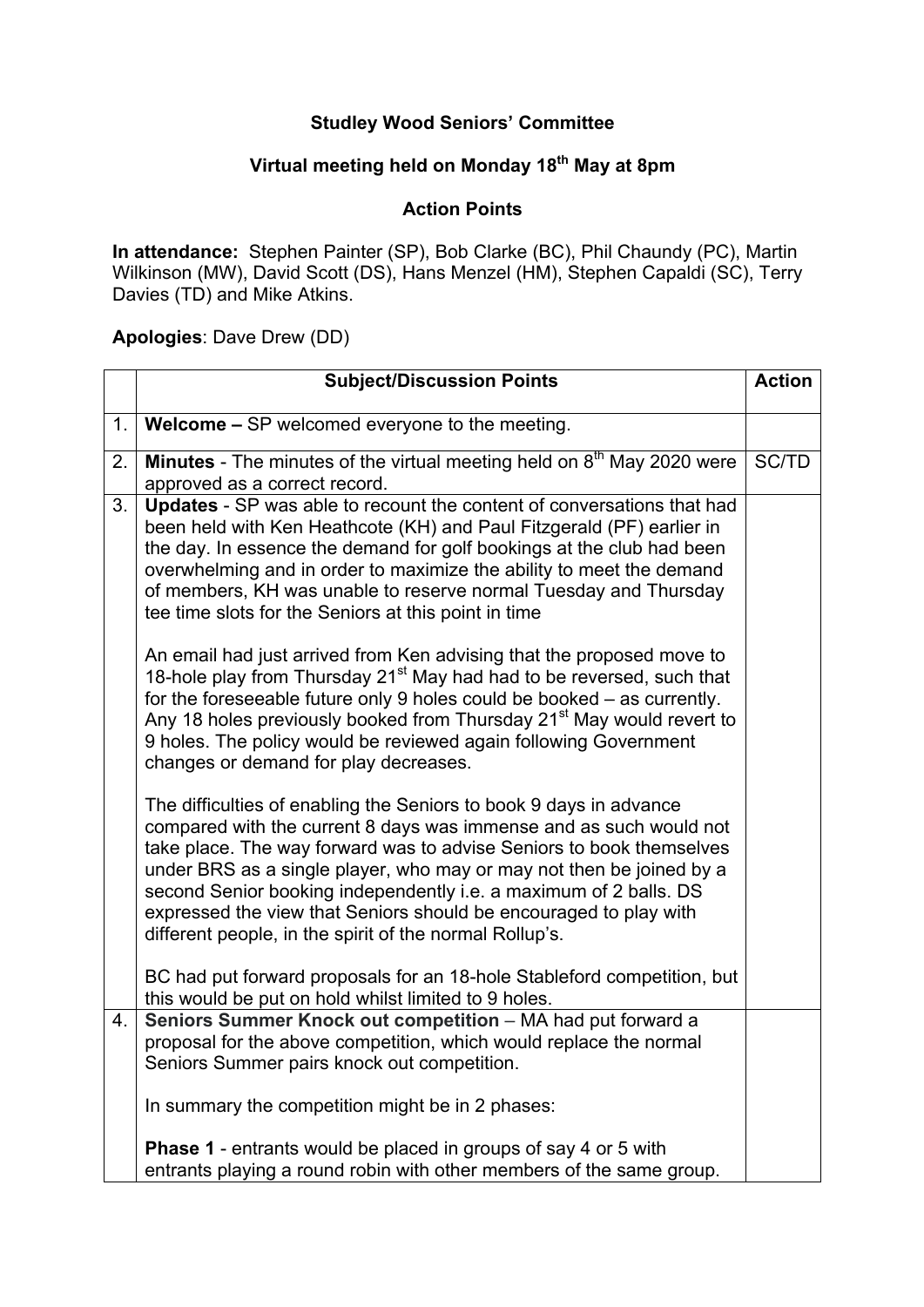|                | In phase 1 points would be awarded as follows - 3 for a win, 1 for a half<br>and 0 for a defeat. In the event of a draw for first place a decider would<br>be played.                                                                                                                                                                                                                                               |  |
|----------------|---------------------------------------------------------------------------------------------------------------------------------------------------------------------------------------------------------------------------------------------------------------------------------------------------------------------------------------------------------------------------------------------------------------------|--|
|                | <b>Phase 2</b> – Each group winner gains a place in the quarter final and<br>takes part in a straight forward knock out to establish the Champion.                                                                                                                                                                                                                                                                  |  |
|                | All matches to be matchplay with full handicap allowance. Suggested<br>timelines are:<br>1. sign up by 31 May<br>2. round robin completed end July<br>3. quarterfinals onwards from August and completed by<br>end September.                                                                                                                                                                                       |  |
|                | The entrance fee, which it was suggested would be a sign of<br>commitment to play in the competition, of $£5$ (or $£3 -$ to be determined)<br>to be paid directly by bank transfer to the Treasurer.                                                                                                                                                                                                                |  |
|                | MW had volunteered to organise phase 1 and BC had volunteered to<br>organise phase 2.                                                                                                                                                                                                                                                                                                                               |  |
|                | Should 18 holes become available a determination would have to be<br>made by the committee on whether to retain the 9-hole competition for<br>phase 1 and then move to an 18 holes competition for phase 2.                                                                                                                                                                                                         |  |
|                | SP/MW/SC and BC would meet in Wednesday 20 <sup>th</sup> May at 9:30am in<br>order to confirm the 'rules of engagement' on this matter.                                                                                                                                                                                                                                                                             |  |
| 5.             | <b>Stableford competitions - when it is felt appropriate to run Stableford</b><br>competitions, BC has offered to set these up on ClubV1. They could be<br>played at anytime on a Tuesday or Thursday when we return to 18-hole<br>games.                                                                                                                                                                           |  |
|                | Seniors would book into the competition on ClubV1 using their<br>computers at home. During play, one person in each group would keep<br>the scores and send them to BC by email when he gets home. A scan<br>of the card would do.                                                                                                                                                                                  |  |
|                | BC would enter the scores on ClubV1 and finalise the competition<br>which would download it to How-Did-I-Do for all to see.                                                                                                                                                                                                                                                                                         |  |
|                | We can have prizes if we wish by deducting £1 from cards on sign-up to<br>the competition.                                                                                                                                                                                                                                                                                                                          |  |
| 6.             | Winter League - MW confirmed that the Winter League could not be<br>played until 18 holes were back in play. He would need to resolve the<br>issue of vouchers nearer the time.                                                                                                                                                                                                                                     |  |
| 7 <sub>1</sub> | Clarity - BC clarified that it was valid for somebody having started at<br>the 1 <sup>st</sup> tee arriving at the 10 <sup>th</sup> tee and finding it empty, to continue to<br>play the back 9 holes. (and vice versa if starting on the $10^{th}$ hole) as<br>long as this did not interfere with or obstruct anyone who had booked<br>for that time slot. To be sure, they should access BRS to ascertain if the |  |